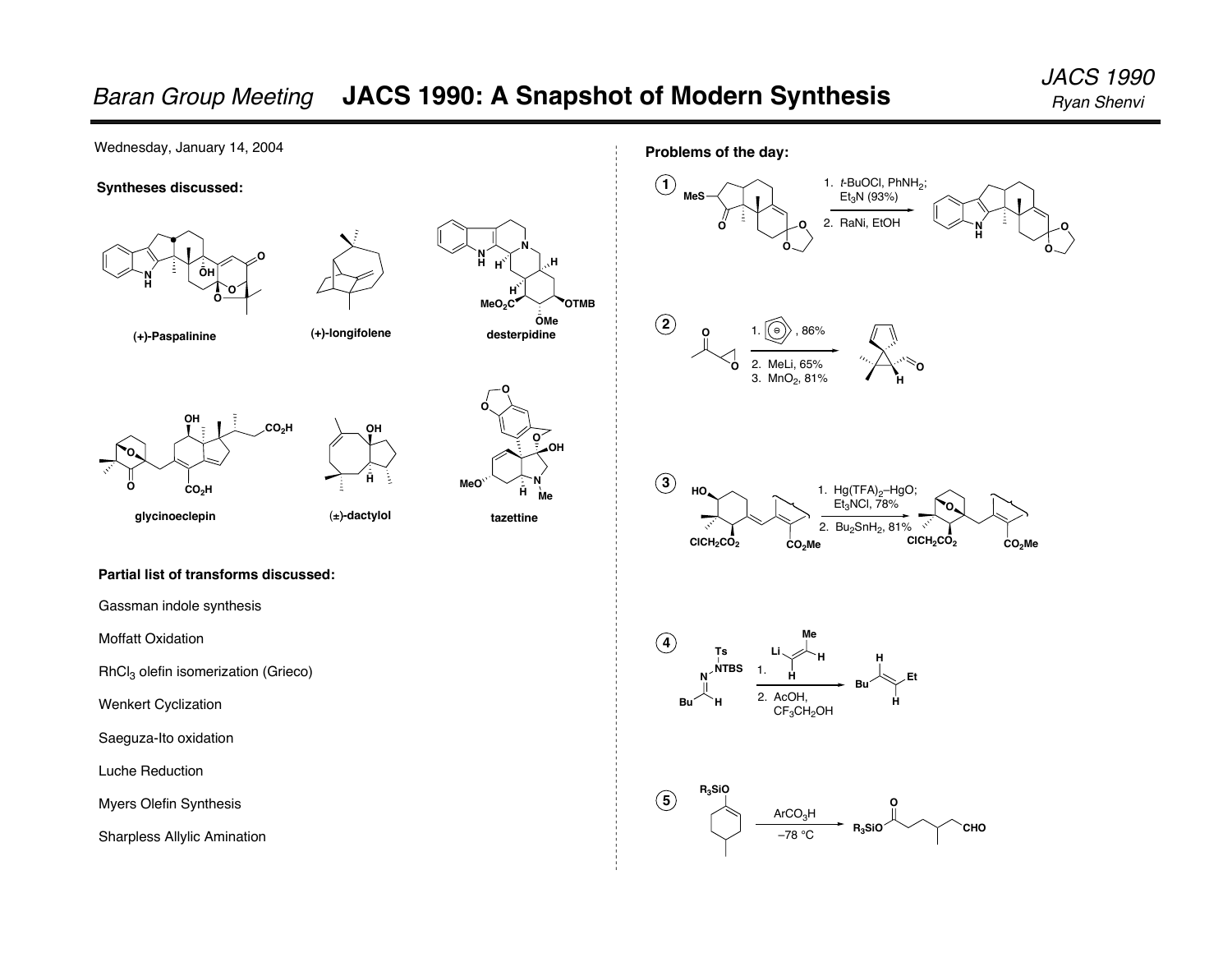## Baran Group Meeting **Reading Ryan Shenvi Ryan Shenvi Ryan Shenvi** Ryan Shenvi Ryan Shenvi

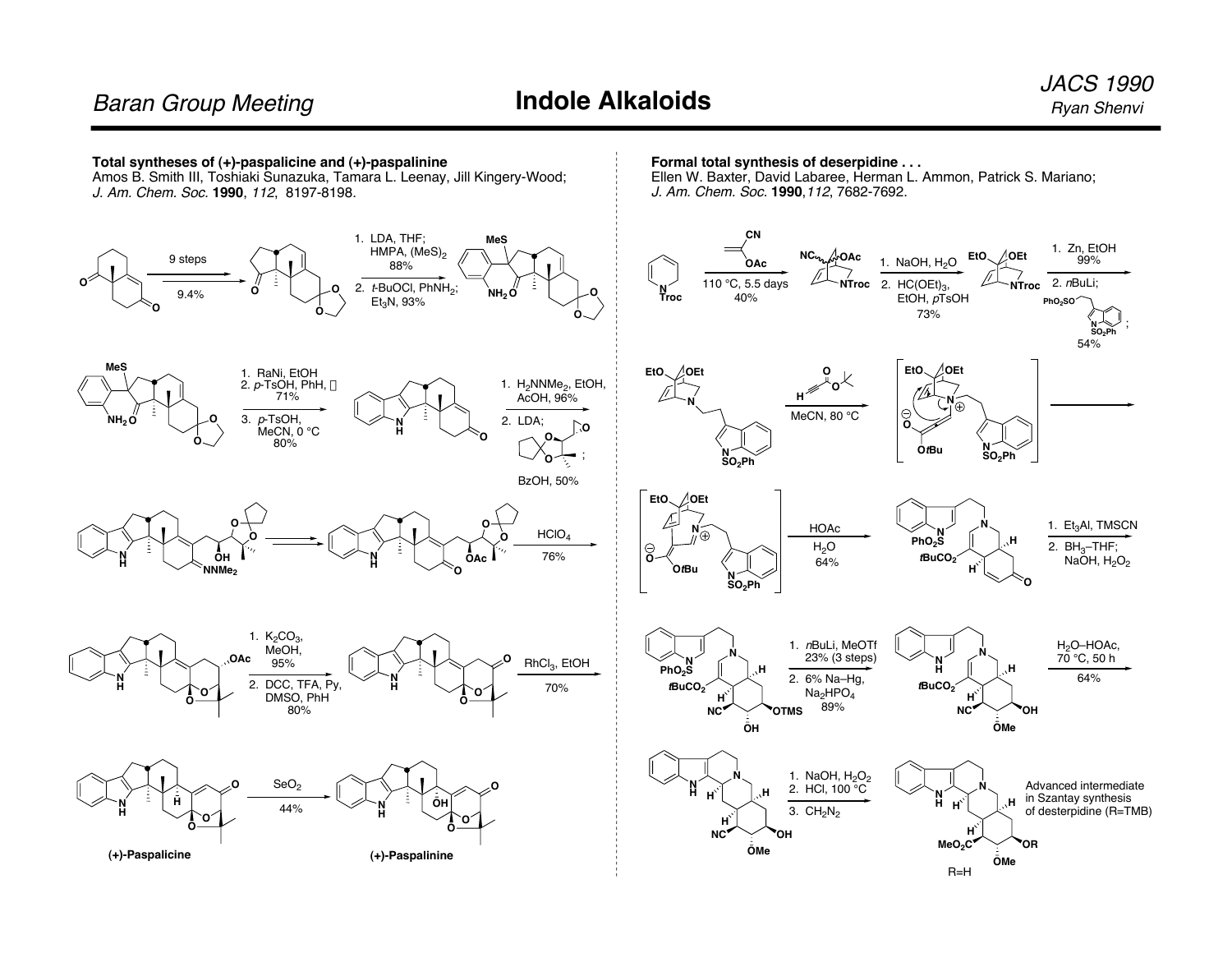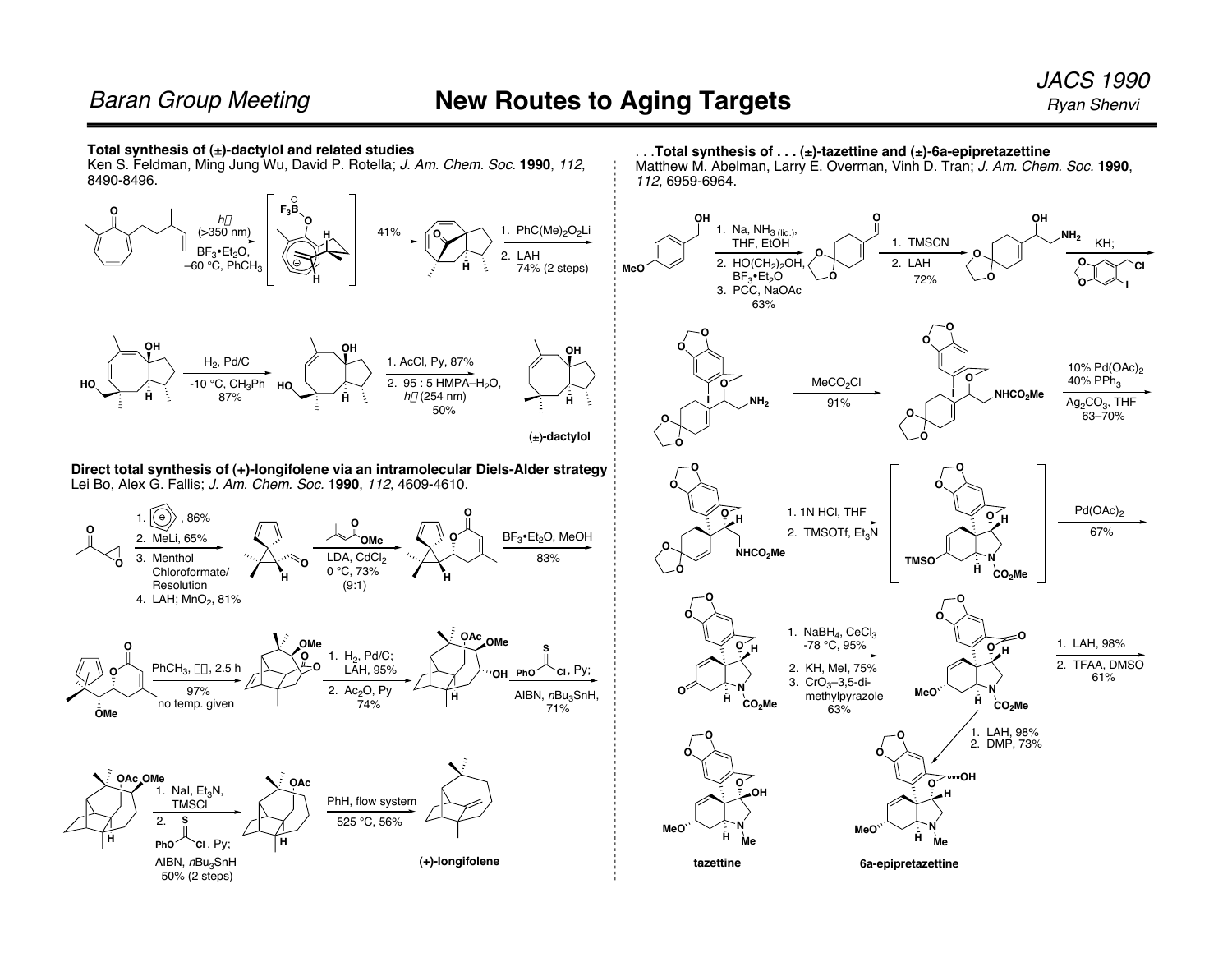qlycinoeclepin

Total synthesis of glycinoeclepin A, E. J. Corey, Ioannis N. Houpis; J. Am. Chem. Soc. 1990 112, 8997-8998. KHMDS, -100 °C, PhS.  $\angle CO_2R$ 1. RaNi, EtOH 85% Me CO<sub>2</sub>R **BuS BuS** 2. KHMDS **SPh** 89%  $PhNTf<sub>2</sub>$  $R=$ 90% ee 'он 83% de  $Ph\bar{\uparrow}$  $1.65$ `SnBu<sub>3</sub> LiCl **TfO**  $Pd(PPh<sub>3</sub>)<sub>4</sub>$ OMe **BPSO** CO<sub>2</sub>R 87% Ts 95% 2. DIBAL  $(3:1)$ 3. BPSCI, Im, DMF (91%, 2 steps) **TESO BPSO BPSO** 1.  $F_3CCO_3H$ ,  $Na<sub>2</sub>HPO<sub>4</sub>$  $61 - 65%$ **OTf** O 2. AIBN, Bu<sub>3</sub>SnH Pd(OAc)<sub>2</sub>, PPh<sub>3</sub>  $Bu<sub>3</sub>Sn$ T. 84% 66% CO<sub>2</sub>Me  $CO<sub>2</sub>Me$ **BPSO BPSO** 1. Hg(TFA)<sub>2</sub>-HgO; TESO. HO 1. NaHB $(OMe)_3$  $Et<sub>3</sub>NCI, 78%$ 2. Bu<sub>2</sub>SnH<sub>2</sub>, 81% 2. (CICH<sub>2</sub>CO)<sub>2</sub>O Ë 3.  $Cl_3CCO_2H$ 3.  $K_2CO_3$ , MeOH  $\Omega$  $CO<sub>2</sub>Me$  $CICH_2CO_2$  $CO<sub>2</sub>Me$ 82% 4. PDC, DMF, 92% **BPSO BPSO** AcO FeCl<sub>3</sub>, AcOH,  $Ac_2O$ ,  $CH_2Cl_2$ 83% Ė CO<sub>2</sub>Me  $\mathbf{o}$  $CO<sub>2</sub>Me$ **CO<sub>2</sub>H** CO<sub>2</sub>H

## Versatile Catalyst for the Highly Enantioselevtive Synthesis of Either Anti or Syn Ester Aldols, E. J. Corey, Sung Soo Kim; J. Am. Chem. Soc. 1990 112, 4976-4977.





Reaction of Aldehydes with Propionate Esters Promoted by Bromoborane Catalyst and Triethylamine To Form Anti Aldols

| R                                          | propionate ester | solvent                             | % yield | anti:syn | %ee |
|--------------------------------------------|------------------|-------------------------------------|---------|----------|-----|
| $C_6H_5$                                   | t-Bu             | 1:2 toluene-hexane                  | 93      | 98:2     | 94  |
| $C_6H_5$                                   | t-Bu             | <b>CH<sub>2</sub>CI<sub>2</sub></b> | 90      | 96:4     | 89  |
| $(E)$ - $C_6H_5CH=CH$                      | t-Bu             | 1:2 toluene-hexane                  | 81      | 99:1     | 98  |
| $(E)$ -C <sub>6</sub> H <sub>5</sub> CH=CH | t-Bu             | <b>CH<sub>2</sub>CI<sub>2</sub></b> | 91      | 96:4     | 97  |
| cyclohexyl                                 | t-Bu             | 1:2 toluene-hexane                  | 82      | 94:6     | 75  |
| cyclohexyl                                 | (+)-menthyl      | 1:2 toluene-hexane                  | 91      | 99:1     | 87  |
| cyclohexyl                                 | (+)-menthyl      | CH <sub>2</sub> Cl <sub>2</sub>     | 86      | 98:2     | 94  |
| $C_6H_5CH_2CH_2$                           | (+)-menthyl      | 1:2 toluene-hexane                  | 83      | 99:1     | 95  |
| $C_6H_5CH_2CH_2$                           | (+)-menthyl      | CH <sub>2</sub> CI <sub>2</sub>     | 80      | 97:3     | 96  |



Reaction of Aldehydes with Thio Esters Promoted by Bromoborane Catalyst and DPEA To Form Syn Aldols

|             | thioester | solvent                         | % vield | anti:svn | %ee |
|-------------|-----------|---------------------------------|---------|----------|-----|
| $C_6H_5$    | Ph        | CH <sub>2</sub> CI2             | 93      | 1:99     | 97  |
| $C_6H_{11}$ | Ph        | CH <sub>2</sub> CI <sub>2</sub> | 86      | 1:98     | 91  |



Differences in enolate geometry rationlized by competing rates of assisted bromide dissociation and deprotonation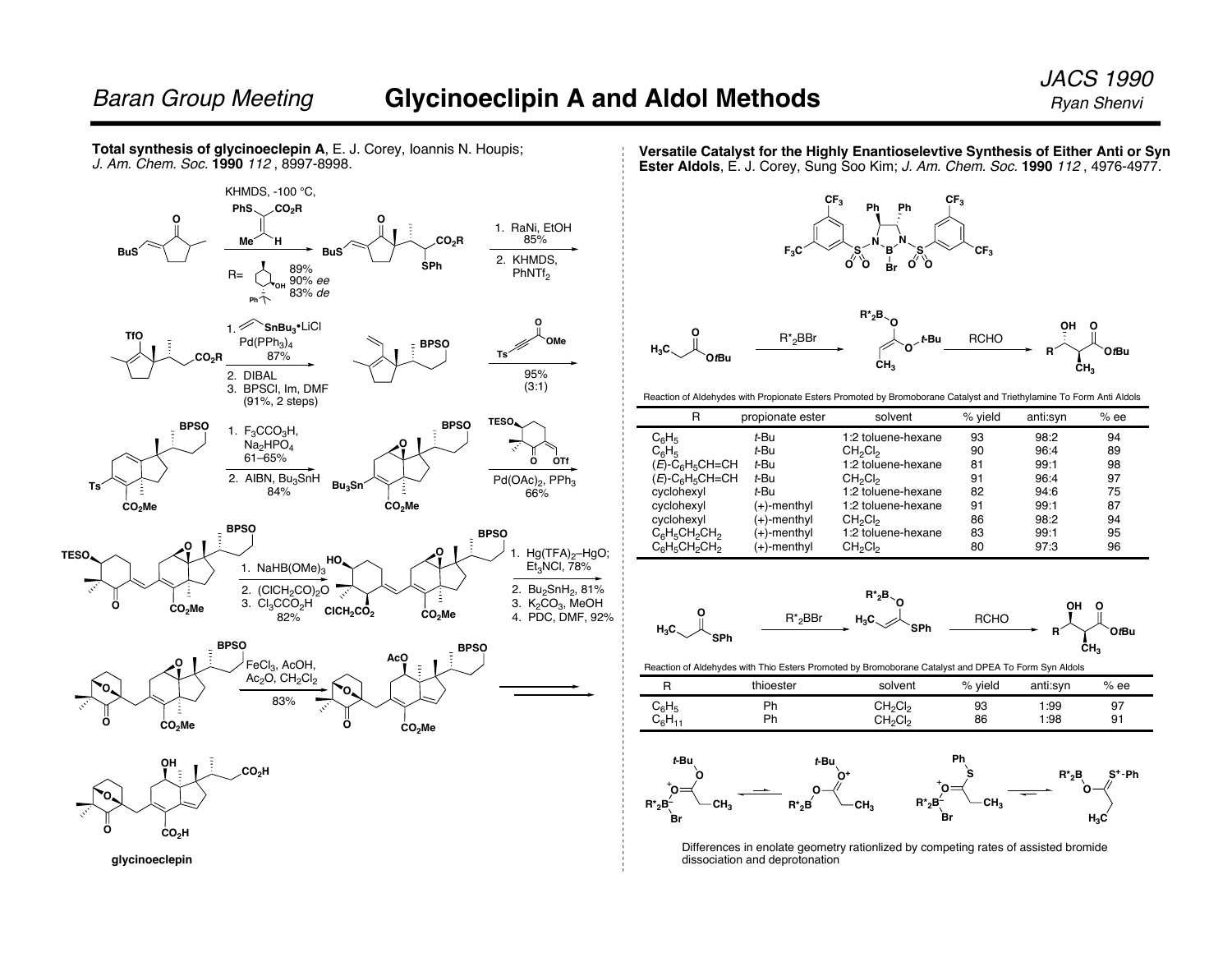**R1(H) Stereoselective Synthesis of Olefins from Silylated Sulfonylhydrazones**, Andrew G. Myers and Paivi J. Kukkola; J. Am. Chem. Soc. **1990** 112 , 8208-8210. **RCHO R H N NH Ts** TBSOTf, Et<sub>2</sub>N, THF, -78 °C **N NTBS Ts Li**  $R^2(H)$ **R1(H) H R HN NTBS Ts** 1. 2. AcOH,  $CF<sub>3</sub>CH<sub>2</sub>OH$  $R^2(H)$ **R1(H) H R N N R2(H)**  $R^1(H)$ **H TBS R <sup>N</sup> NH**  $R^2(H)$  $R^1(H)$ **H N N H R H H H H**  $R^2(H)$ **R1(H) N N R R2(H) H H H**  $\frac{M-N}{2}$  **H**  $\frac{M}{2}$  **H**  $\frac{M}{2}$  **H**  $\frac{M}{2}$ **R1(H) H R R2(H) H**  $-N_2$  **B**  $\sqrt{x'}$ H **O O O O**  $H_3C^{\bullet}$   $\rightarrow$ **CHO H3C CH3 H3C CH3**  $H_3C$ **CHO CH3 H TDSO CH3 CHO H H Li H H H Li CH2CH3 H CH3 Li CH3 H Li CH3 H H Li CH2CH3 H** CH<sub>2</sub>CH<sub>3</sub>CH<sub>3</sub> **Li H** aldehyde organolithium reagent %yield (stereoselectivity) **77 (>20:1) 90 (2:1) 83 (>20:1) 86 (>20:1) 79 (1:1) 81 (>20:1)**

**CH3**

**Tandem [4 + 2]/[3 + 2] Cycloadditions: Facile and Stereoselective Construction of Polycyclic Frameworks**, Scott E. Denmark, Young-Choon Moon, C. B. W. Senanayake; J. Am. Chem. Soc. **1990** 112 , 311-315.



| R                        |                                                                     | 72                                                      | R <sup>1</sup>                   | $R^2$                | $t_1$ , h | $t_2$ , h | ds                                            | vield, %                   |  |
|--------------------------|---------------------------------------------------------------------|---------------------------------------------------------|----------------------------------|----------------------|-----------|-----------|-----------------------------------------------|----------------------------|--|
| н<br>Me<br>н<br>Me<br>Me | CO <sub>2</sub> Me<br>CO <sub>2</sub> Me<br>н<br>CO <sub>2</sub> Me | н<br>Н<br>CO <sub>2</sub> Me<br>CO <sub>2</sub> Me<br>н | Me<br>Me<br>Me<br>Me<br>$n$ -OBu | Me<br>Me<br>Me<br>Me | 8<br>8    | 2.5<br>3  | >100:1<br>>100:1<br>6:1:1:8<br>20:1<br>>100:1 | 68<br>72<br>76<br>78<br>80 |  |

**New Trialkylsilyl Enol Ether Chemistry. Regiospecific and Stereospecific Sequential Electrophilic Addition**, Philip Magnus and Benjamin Mugrage; J. Am. Chem. Soc. **1990** 112 , 462-464.